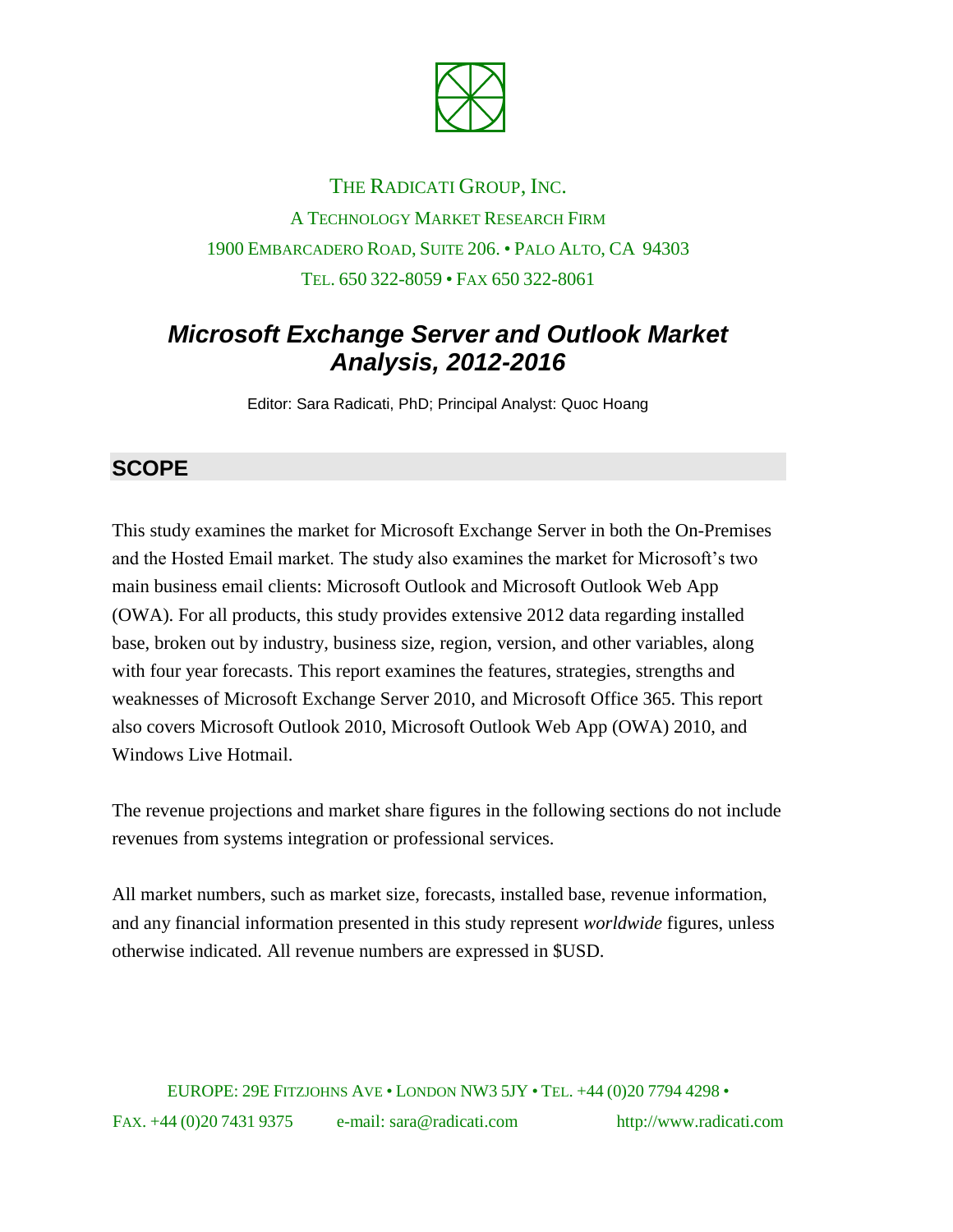#### **METHODOLOGY**

The information and analysis in this report is based on primary research conducted by The Radicati Group, Inc. It consists of information collected from vendors and users within global corporations via interviews and surveys.

Secondary research sources have also been used, where appropriate, to cross-check the information collected. These include company annual reports and market size information from various market segments of the computer industry.

#### **EXECUTIVE SUMMARY**

- Microsoft continues to be the market leader in the Enterprise Messaging and Collaboration market with its Microsoft Exchange Server email platform, deployed either as an on-premises solution or as a cloud-based service.
- Despite the growing popularity of cloud-based computing, On-Premises Microsoft Exchange Server deployments currently still account for the majority of Microsoft Exchange Server mailboxes worldwide. However by year-end 2016, the market share of On-Premises Microsoft Exchange Server mailboxes is expected to decrease due to continuing trend of outsourcing email to hosted and managed providers. Microsoft's own Office 365 solution, in particular, is expected to drive most of this growth.
- Released in November 2009, Microsoft Exchange Server 2010 builds on top of many of the features first introduced in Microsoft Exchange Server 2007. To date, the uptake of Microsoft Exchange Server 2010 has been slow due to slow worldwide economic conditions and the short release cycles between versions. However, we do expect to see stronger migration to Microsoft Exchange Server 2010 in the next 12-18 months as organizations upgrade their current email platforms. This is helped by the fact that mainstream support for Microsoft Exchange Server 2007 ends in April 2012, and the platform is slowly becoming outdated. Microsoft Exchange Server 2010 is best-in-class, and offers greater cost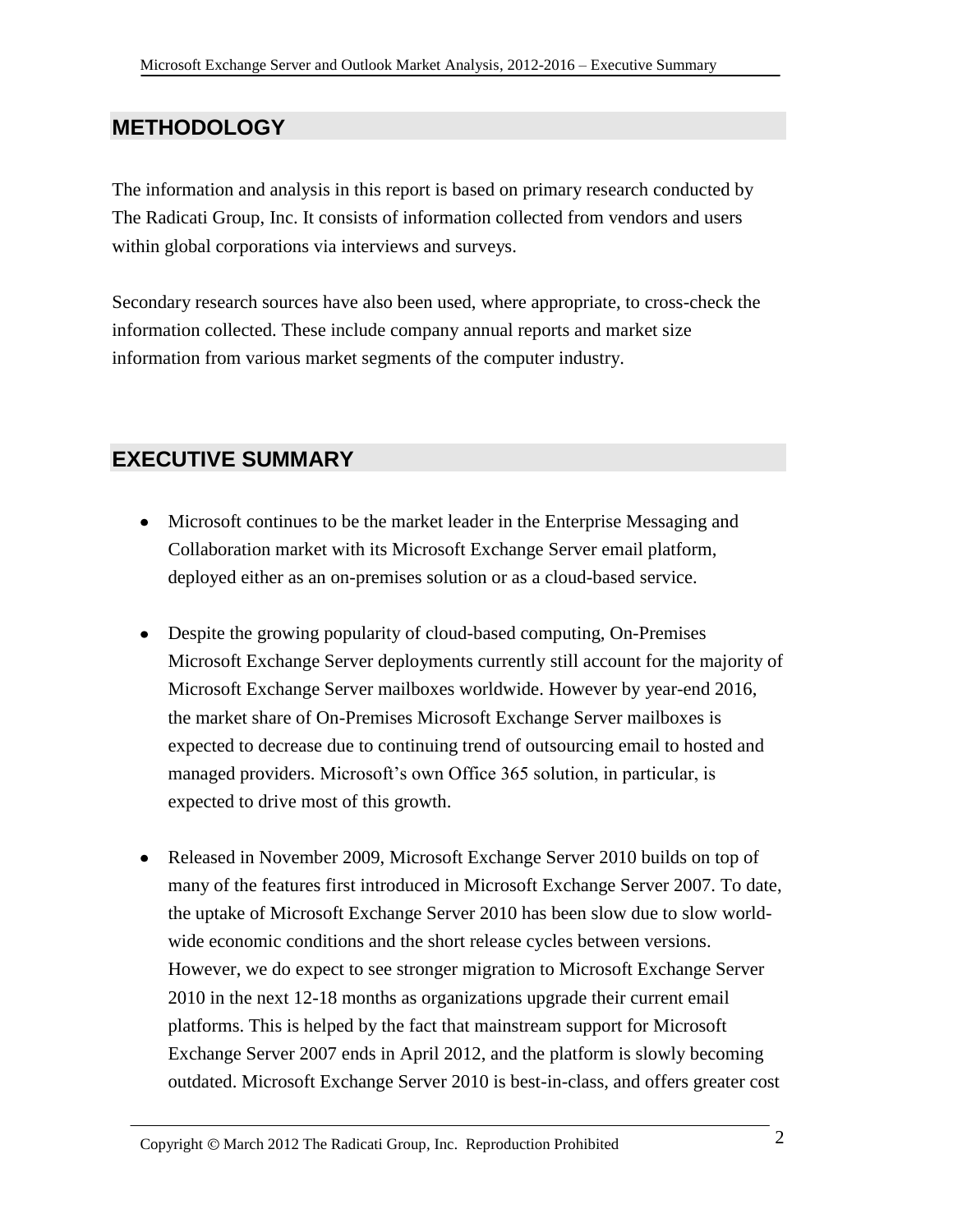savings, granular administration, improved anywhere access, and built-in archiving and eDiscovery features.

- Microsoft has built growing traction in the Hosted Email market since its entry into this market with their Business Productivity Online Suite (BPOS). Last year, Microsoft released Microsoft Office 365, which is the successor to Microsoft Business Productivity Online Suite (BPOS). Microsoft Office 365 includes updated versions of Microsoft Exchange Online, Microsoft SharePoint Online, and Microsoft Lync Online. So far, Microsoft has been able to continue the success it has built in the market.
- Microsoft has also found lots of success in the Education Sector with its free cloud-based Live@edu offering for universities over the past few years. Later this year, Live@edu will be replaced by Microsoft Office 365 for Education, which offers a richer productivity experience.
- Microsoft released Microsoft Outlook 2010 in July 2010, as part of the Microsoft Office 2010 productivity suite. So far, the adoption of Microsoft Office 2010 has been sluggish. Over the next four years, however, we expect greater adoption as mainstream support for Microsoft Office 2007 ends, and organizations upgrade their end-users to the latest productivity technologies provided by Microsoft Office 2010.
- Over the next four years, Microsoft Outlook Web App (OWA) is also expected to show increased usage due to its ability to provide end-users with a full email experience across any web browser. However, Microsoft Outlook Web App (OWA) will still be used primarily as a complement to Microsoft Outlook, when end-users are out of the office and away from their desk.
- Figure 1, shows the worldwide penetration of Microsoft Exchange Server in the Enterprise Messaging and Collaboration market in 2012 and 2016.